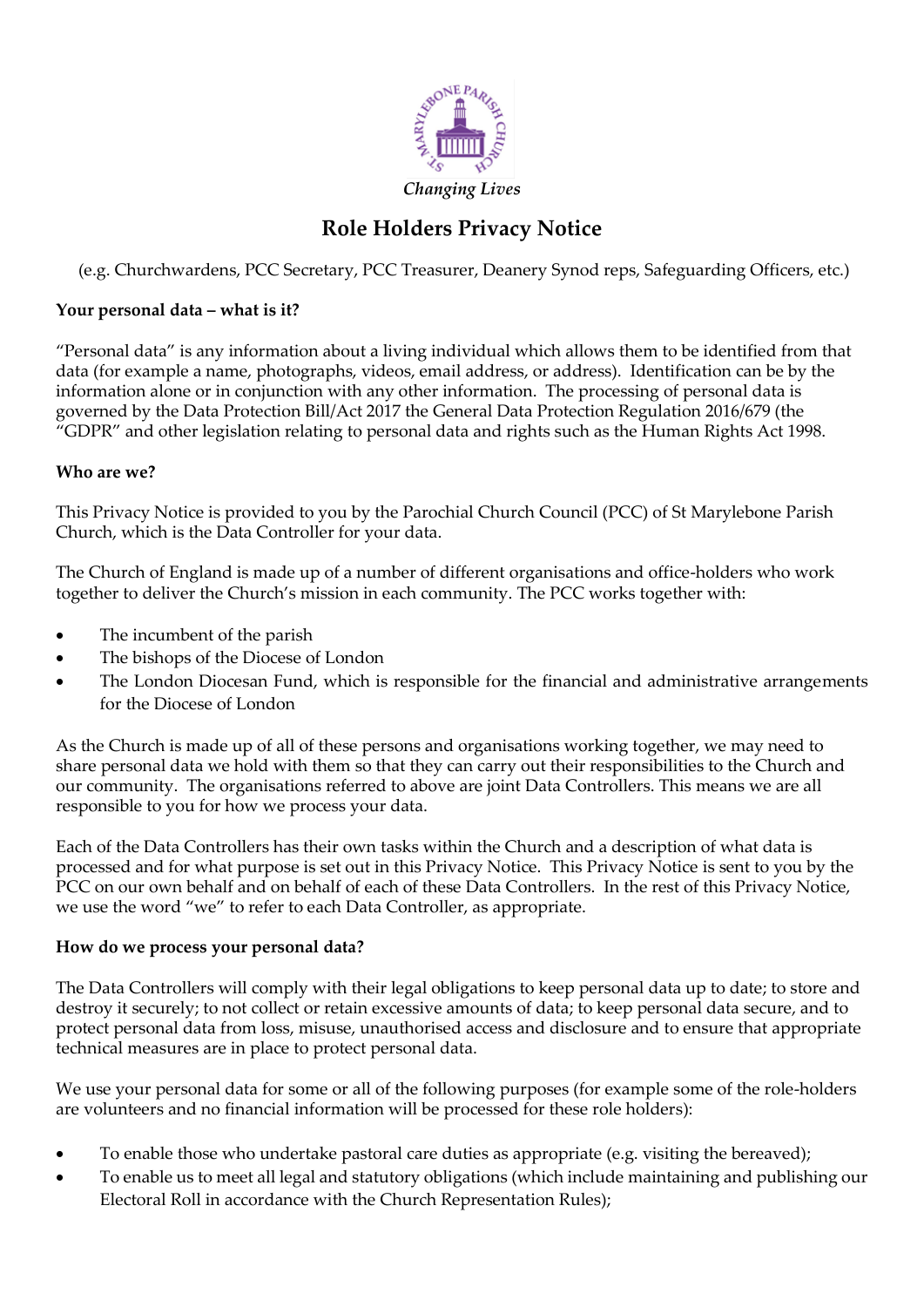- To carry out comprehensive safeguarding procedures (including due diligence and complaints handling) in accordance with best safeguarding practice from time to time with the aim of ensuring that all children and adults-at-risk are provided with safe environments;
- To deliver the Church's mission to our community, and to carry out any other voluntary or charitable activities for the benefit of the public as provided for in the constitution and statutory framework of each Data Controller;
- To administer the parish, deanery, archdeaconry and diocesan membership records;
- To fundraise and promote the interests of the parish church and charity;
- To manage our employees and volunteers;
- To maintain our own accounts and records;
- To seek your views or comments;
- To notify you of changes to our services, events and role holders
- To send you communications which you have requested and that may be of interest to you. These may include information about campaigns, appeals, other fundraising activities;
- To process a grant or application for a role;
- To enable us to provide a voluntary service for the benefit of the public in a particular geographical area as specified in our constitution;
- To share your contact details with the Diocesan Office so they can keep you informed about news in the diocese and events, activities and services that will be occurring in the diocese and in which you may be interested.
- We will process data about role holders for legal, personnel, administrative and management purposes and to enable us to meet our legal obligations, for example to pay role-holders, monitor their performance and to confer benefits in connection with your engagement as a Role Holder. "Role Holders" includes volunteers, employees, contractors, agents, staff, retirees, temporary employees, beneficiaries, workers, treasurers and other role holders.
- We may process sensitive personal data relating to Role Holders including, as appropriate:
	- Information about an Role Holder's physical or mental health or condition in order to monitor sick leave and take decisions as to the Role Holder's fitness for work;
	- The Role Holder's racial or ethnic origin or religious or similar information in order to monitor compliance with equal opportunities legislation;
	- In order to comply with legal requirements and obligations to third parties.
- Our processing also includes the use of CCTV systems for the prevention and prosecution of crime.

# **What data do the Data Controllers listed above process?**

- Names, titles, and aliases, photographs.
- Contact details such as telephone numbers, addresses, and email addresses.
- Where they are relevant to our mission, or where you provide them to us, we may process demographic information such as gender, age, date of birth, marital status, nationality, education/work histories, academic/professional qualifications, employment details, hobbies, family composition, and dependants.
- Non-financial identifiers such as passport numbers, driving license numbers, vehicle registration numbers, taxpayer identification numbers, employee identification numbers, tax reference codes, and national insurance numbers.
- Financial identifiers such as bank account numbers, payment card numbers, payment/transaction identifiers, policy numbers, and claim numbers.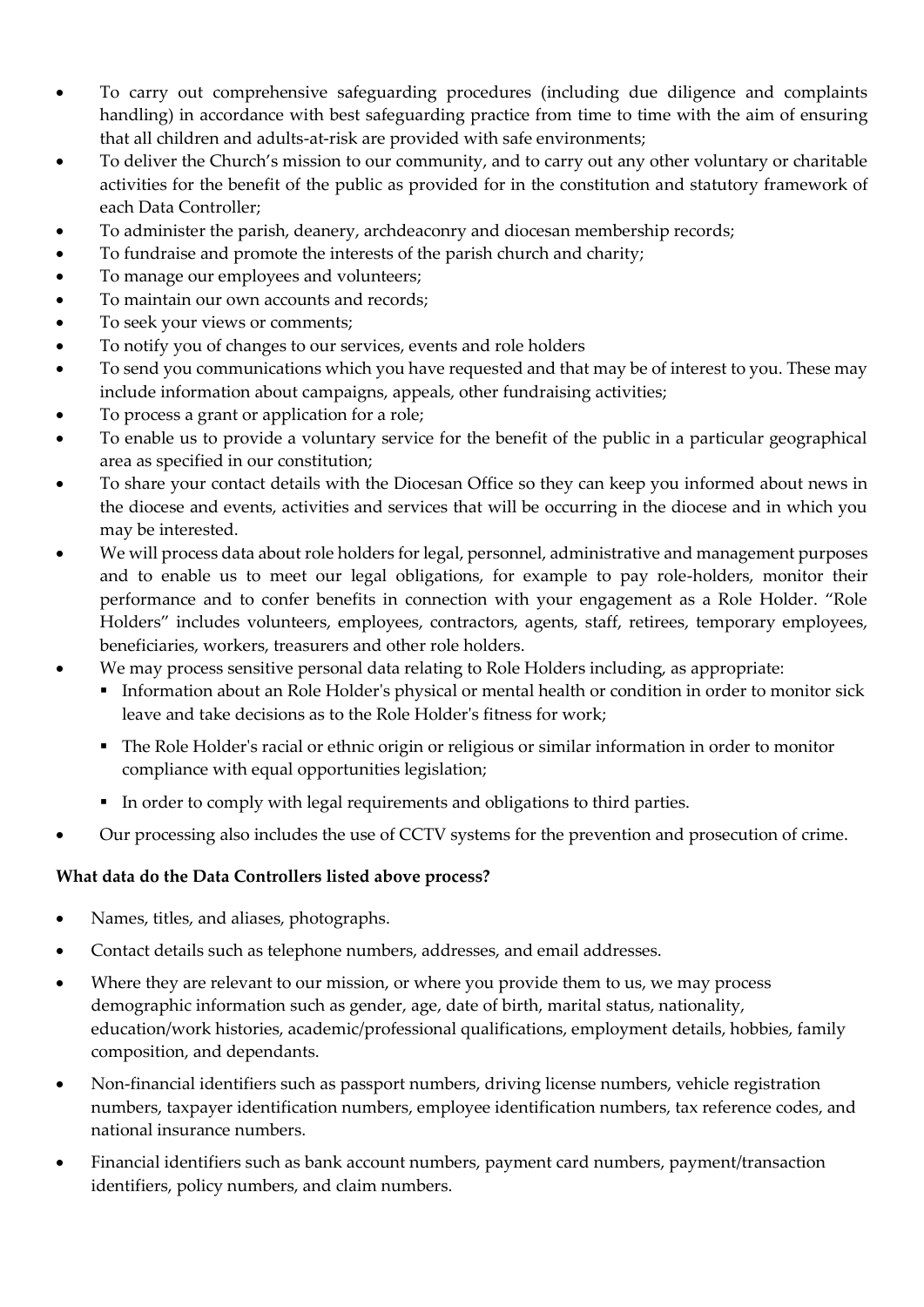- Financial information such as salary, bonus, record of earnings, tax code, tax and benefits contributions, expenses claimed, creditworthiness, car allowance (if applicable), amounts insured, and amounts claimed.
- Other operational personal data created, obtained, or otherwise processed in the course of carrying out our activities, including but not limited to, CCTV footage, recordings of telephone conversations, IP addresses and website visit histories, logs of visitors, and logs of accidents, injuries and insurance claims.
- Other employee data (not covered above) relating to Role Holders including emergency contact information; gender, birth date, referral source (e.g. agency, employee referral); level, performance management information, languages and proficiency; licences/certificates, citizenship, immigration status; employment status, retirement date; billing rates, office location, practice and speciality; publication and awards for articles, books etc.; prior job history, employment references and personal biographies.
- The data we process is likely to constitute sensitive personal data because, as a parish church, the fact that we process your data at all may be suggestive of your religious beliefs. Where you provide this information, we may also process other categories of sensitive personal data.

# **What is the legal basis for processing your personal data?**

Most of our data is processed because it is necessary for our legitimate interests, or the legitimate interests of a third party (such as another organisation in the Church of England). An example of this would be our safeguarding work to protect children and adults at risk. We will always take into account your interests, rights and freedoms.

Some of our processing is necessary for compliance with a legal obligation. For example, we are required by the Church Representation Rules to administer and publish the electoral roll, and under Canon Law to announce forthcoming weddings by means of the publication of banns.

We may also process data if it is necessary for the performance of a contract with you, or to take steps to enter into a contract. An example of this would be processing your data in connection with the hire of parish church facilities.

We will also process your data in order to assist you in fulfilling your role in the parish church including pastoral and administrative support or if processing is necessary for compliance with a legal obligation.

Religious organisations are also permitted to process information about your religious beliefs to administer membership or contact details.

Where your information is used other than in accordance with one of these legal bases, we will first obtain your consent to that use.

#### **Sharing your personal data**

Your personal data will be treated as strictly confidential. It will only be shared with third parties including other Data Controllers where it is necessary for the performance of the Data Controllers' tasks or where you first give us your prior consent. It is likely that we will need to share your data with

- The appropriate bodies of the Church of England including the other Data Controllers;
- Our agents, servants and contractors. For example, we may ask a commercial provider to send out newsletters on our behalf, or to maintain our database software;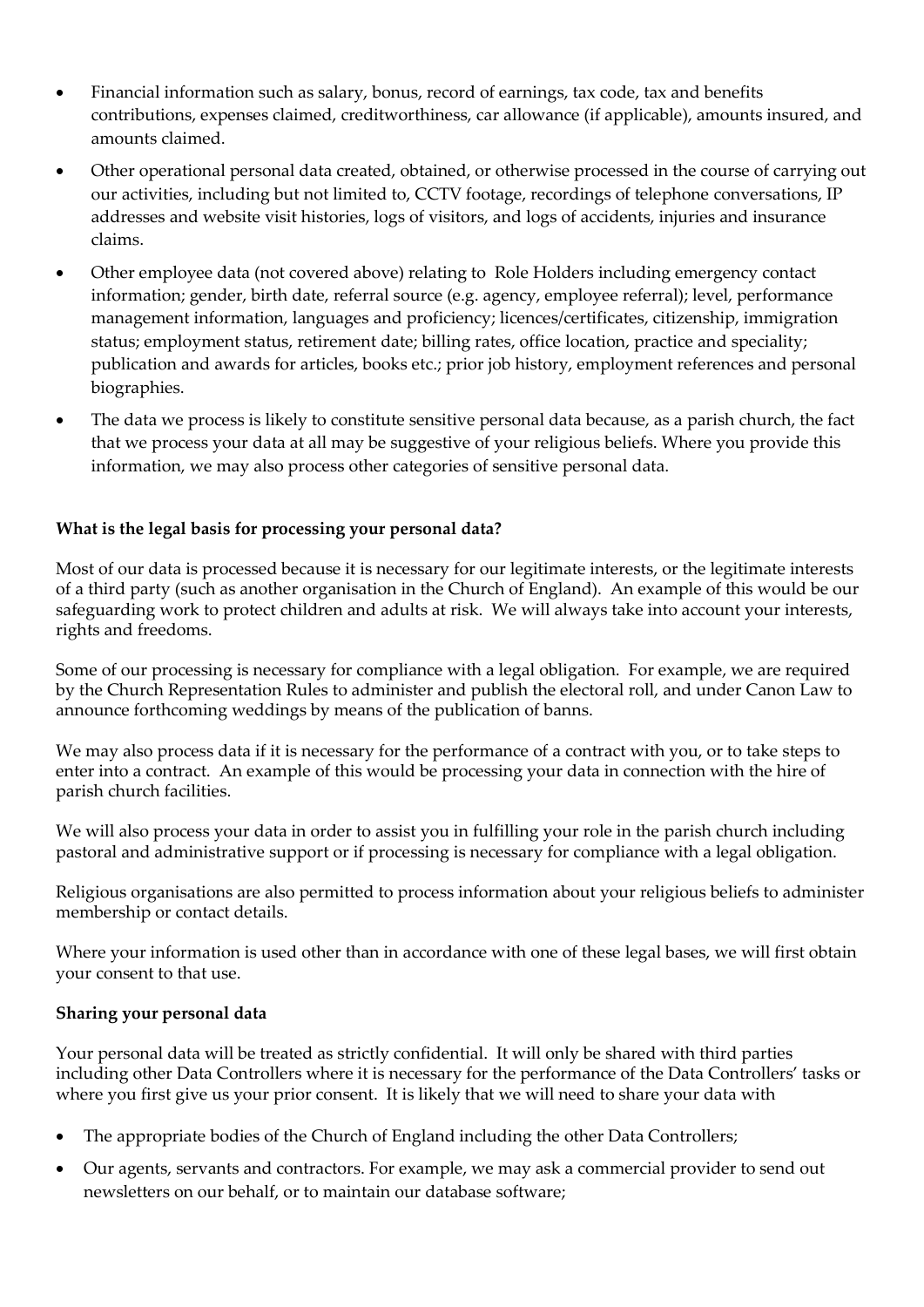- Other clergy or lay persons nominated or licensed by the bishops of the Diocese of London to support the mission of the Church in our parish. For example, our clergy are supported by our area dean and archdeacon, who may provide confidential mentoring and pastoral support. Assistant or temporary ministers, including curates, deacons, licensed lay ministers, commissioned lay ministers or persons with Bishop's Permissions may participate in our mission in support of our regular clergy;
- Other persons or organisations operating within the Diocese of London including, where relevant, the London Diocesan Board for Schools and Subsidiary Bodies

## **How long do we keep your personal data?**

We will keep some records permanently if we are legally required to do so. We may keep some other records for an extended period of time. For example, it is current best practice to keep financial records for a minimum period of 7 years to support HMRC audits. In general, we will endeavour to keep data only for as long as we need it. This means that we may delete it when it is no longer needed.

#### **Your rights and your personal data**

You have the following rights with respect to your personal data: -

When exercising any of the rights listed below, in order to process your request, we may need to verify your identity for your security. In such cases we will need you to respond with proof of your identity before you can exercise these rights.

- 1. The right to access information we hold on you
	- At any point you can contact us to request the information we hold on you as well as why we have that information, who has access to the information and where we obtained the information from. Once we have received your request we will respond within one month.
	- There are no fees or charges for the first request but additional requests for the same data may be subject to an administrative fee.
- 2. The right to correct and update the information we hold on you
	- If the data we hold on you is out of date, incomplete or incorrect, you can inform us and your data will be updated.
- 3. The right to have your information erased
	- If you feel that we should no longer be using your data or that we are illegally using your data, you can request that we erase the data we hold.
	- When we receive your request we will confirm whether the data has been deleted or the reason why it cannot be deleted (for example because we need it for our legitimate interests or regulatory purpose(s)).
- 4. The right to object to processing of your data
	- You have the right to request that we stop processing your data. Upon receiving the request we will contact you and let you know if we are able to comply or if we have legitimate grounds to continue to process your data. Even after you exercise your right to object, we may continue to hold your data to comply with your other rights or to bring or defend legal claims.
- 5. The right to data portability
	- You have the right to request that we transfer some of your data to another Data Controller. We will comply with your request, where it is feasible to do so, within one month of receiving your request.